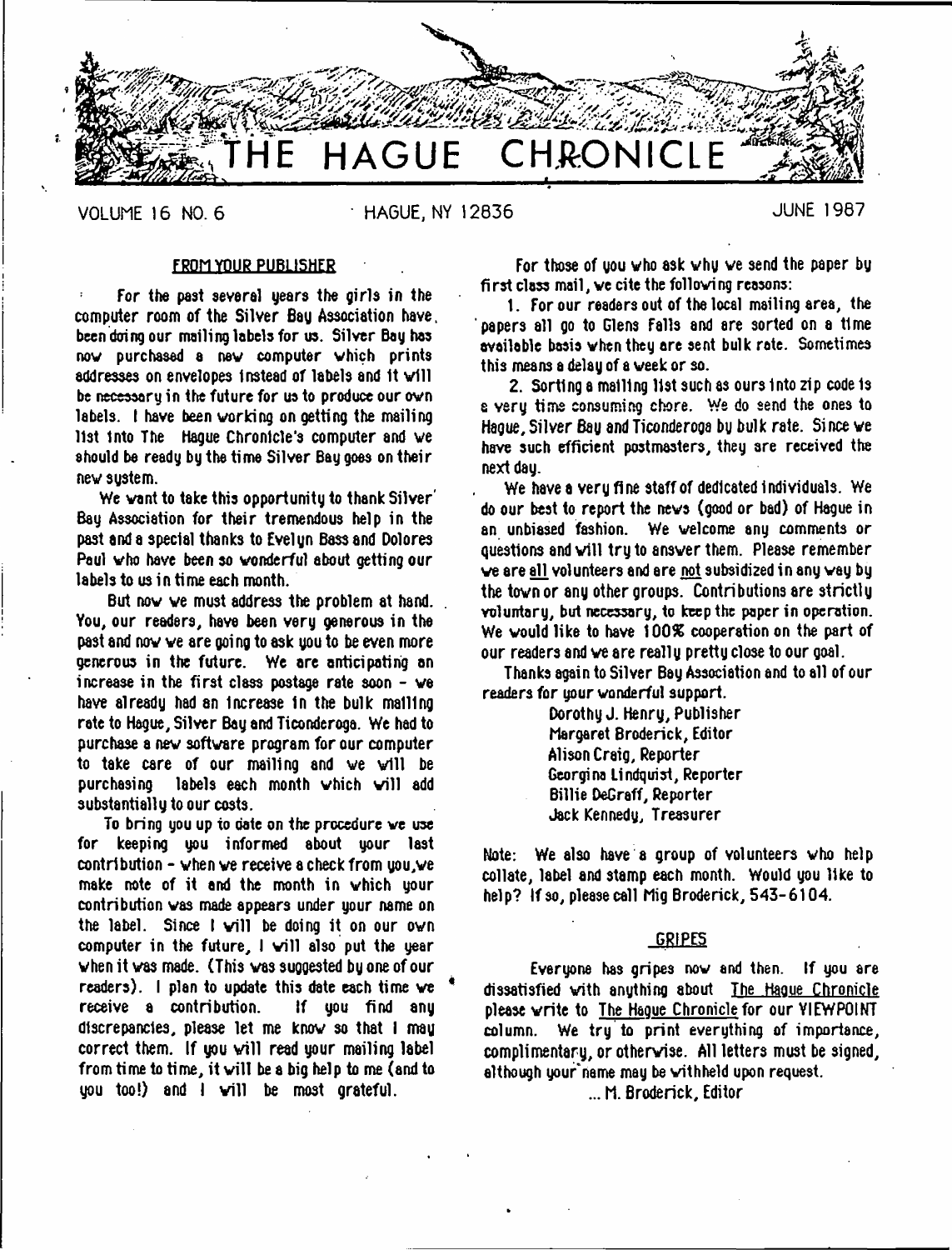#### FAREVELL AND VELCOME

The tovn will miss the tall figure of Father Stephen O'Connor at the Church of the Blessed Sacrament. He has retired due to poor health. The Associate Pastor, Father John O'Connor will accompany him. Father Steve has been pastor of the Church of the Blessed Sacrament for 22-1/2 years.

The Rev. Richard Broderick has been appointed Administrator for an indeterminate period. We welcome him as we say farewell to the Reverends O'Connor.-.MBroderick

#### FLEA MARKET AMD CRAFT FAIR

A flea market and craft fair will be held July 25th, from 10:00 Ah to 5:00 Ph on St. Mary's playground in Ticonderoga, sponsored by St. Mary's Auxiliary.

Spaces, 12 ft  $\times$  10 ft will be available for \$10.00. Interested parties may call 585-6034at any time, or 585-3347 after 5:30 PM.

RESERYE YOUR SPACE NOW--- Some tables are available. There will also be children's games, baked goods, hot dogs and soda.

# IMPLOSION

# A more or less violent collapse inverd

It vas amazing to vatch - thunder and lightning along with rain and wind. Watching from the house facing east, the lightning continually struck in the north or toward Hague. I wished it would stop - but it began to come closer to us. All of a sudden a clap! so close, but where? Then Bruce saw the ball go along the gutter on the deck's roof and smoke at the corner where the downspout is. Another clap! and we saw lightning strike right in front of us near the boathouse. Shaking, ve waited until the rain stopped and ve vent out to see what had happened. The implosion had thrown the wooden dock up and over and on an angle where the rubber stripping held It. Close call! When ve turned around ve saw our large birch, next to the deck, north, the bark split all the vay down to the deck's roof. Close call! Our time is not up!

Later ve found holes burned through the downspout and an outdoor waterproof duplex outlet had burned, allowing the strike to enter the house end damage the entertainment equipment.

(The above vas written by Barbara Robi nson, who with husband Bruce live in Pine Cove. This same violent storm on May 31 uprooted tremendous trees and brought many branches down all over Hague).

# VIEWPOINT

7

#### ARE REGENTS SCHOLARSHIPS FAIR?

Regents scholarships are awarded by the State Education Department on a county-wide basis. Since Hague's students are a part of the Ticonderoga School Sustem but live in Warren County, they are included in the Warren County quota for Regents scholarships.

It so happens that because of the Glens Falls and Queensbury school systems in Warren County, there are a lot more eligible students for these scholarships. Our kids in Hague are competing against the Warren County students.

What this means is that a student living in Ticonderoga with lover grade average may be awarded a Regents Scholarship, when a student in the same class with a higher overage but living in Hague is not eligible because the quota for Warren County has been filled.

I am convinced that students in the same school should be competing against each other in that school. If two counties are involved, the scholarships should be awarded by scholastic average in the county in which the school they attend is located.

Perhaps ve should be writing letters to Dr. Gordon Ambachatthe Dept, of Education in Albany or to our legislators in Albany to protest this unfair practice.

#### AMERICAN LEGION

Next regular meeting of Hague Post 1536, American Legion, will be held at the Legion Home on Wednesday July 1 at 8:00 pm, with refreshments to be served following the business meeting. A slate of new officers recently elected for the ensuing year is headed by Commander Evert Lindquist, and includes 1st V.C. Kenneth Gibbs, 2nd V.C. Fred Sharpe, Adjutant Ray Laundree, Service Officer Joe McCranels, Chaplain Ken McLaughlin, and Sgt. at Arms Cecil Whitford.

Winners of the 50-50 building fund raffle were drawn at the steak roast on May 24. First place of \$300 went to Dick Arthur of Ticonderoga; Second place, \$125 to Jack Carney of Silver Bay; third, \$75 to Andy Sacco of Ti. Congratulations to all.

The sale of American flags by the post is . continuing, with all sizes from  $2-1/2 \times 4$  to  $6 \times 10$ , both cotton bunting and nylon, either on hand or readily available on order. Flag kits for mounting on home or other building may also be ordered. Call '543-6675 or 6501 for information or to order...BAC11fton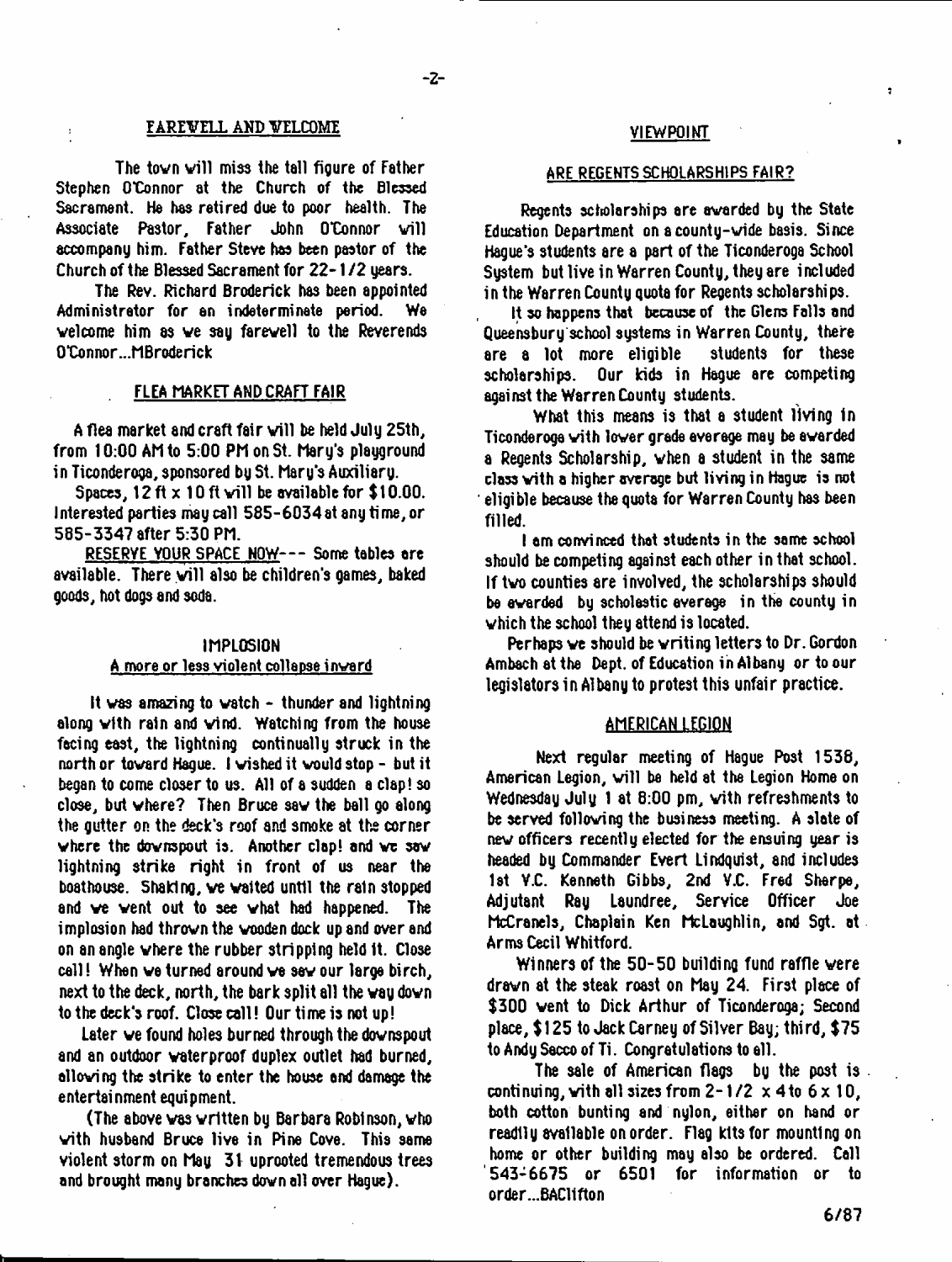# ZONING BOARD OF APPEALS - 5/28/87

At the ZBA meeting held on Thursday, May 28, the second application by Pamela Peterson for a height variance vas revieved and approved for several reasons, among them:1. Slope of land alters measurement of planned house vhen state building code is used in measuring height (measures from sill of basement rather than bottom of basement vail vhlch is usually covered by dirt. 2. Septic permit had been issued and vould not interfere vith building area.

A public hearing vas set for variance application \*4.8? made by Ray Johnson, Indian Kettles for June 25 at 7 PM.

An interpretation of Ord. 9.020 on conversions vas requested by the Hague Planning Board. After a lengthy discussion by the Board It vas decided by motion to turn the question over to the Town Board and suggest they review the ordinance to consider a change and to include various types of structures.

#### SPECIAL TOWN BOARD MEETING - JUNE 2. 1987

A number of Ti residents, interested in our sanitary code revision, attended the special tovn board meeting on June 2. The Revision,Committee, chaired by Fred LaPann, received additional expertise from Bill Glass (ENCON), Bill Lamy (APA) and Bill Foster (Developmental Administrator). With their sugestions and considerations it is felt that a good up-to-date program for our special problems, and in general to keep our lake clean, has been achieved. A lengthy discussion ended In a motion to accept the code draft and send copies to: APA; W.C. Planning Board; NV Dept. Health; ENCON; Lake George and Lake Champlain Planning Boards.

The APA field service will have a representative in Hague at the Tovn Hall on Tuesday July 14 from 3 to 5 PM to discuss any issue residents may have (milfoil, sanitation, etc.) in which APA is involved. On the same date, July 14 at 7 PM the same representative will give a presentation on long range planning. This is the regular tovn board meeting and should be most interesting to all Hague property. ovners.

Our Blue Cross/Blue Shield costs will increase up to 20% on July 1, 1967.

Dick Bolton, Supervisor, read to us from the "Grants' Action Newsletter" he receives. It keeps him up to date on grants and he makes sure ve apply for those that are applicable to our tovn.

The assessors have requested additional money for the vork of bringing our assessments up-to-date. By

year's end the vork should be accomplished and ready, vith each property accurately filed at 100% assessed value. Later, as nev business Resolution  $*17$  which would have transferred the requested funds from contingency into assessor contractual expenses ves not acted upon because Dick Frasier requested an executive session for further discussion. Results should be in at regular board meeting on June 9.

Warren County Tourism letter tells us that a large sum of state tourism money is spent on the Hague BASS Tournament. Hague cooperates by charging no launching fee, gives use of public park, launch, etc.

Adirondack North Country Assoc. (ANCA) has been able to fund less that 50% of its beautification projects and had to reject our application for funds. Maybe next timet

In unfinished business C.I.D. Refuse Service requested a meeting vith tovn board to discuss landfill conforming procedures and the possibility of doing the job for us.

Nev Business included: Resolution \*16 Public Official and liability has increased and money requested to be transferred out of contingency fund to general fund. Costs have Qone from \$370 to \$2750 a year. Quite a difference!

County reports tell us that the Sheriff's Dept. will have a patrol boat on the lake for which the state will pay 75% of cost.

Tim Costello ia being interviewed for position of Developmental Administrator.

June 18th at 7 PM in the Tovn Hall has been set for a meeting of the Zoning Revision Committee to address clarification of Regulation 9.020....G. Lindquist

#### PLANNING BOARD - 6/4/87

The Tovn of Hague Planning Board held public hearings on a proposed rule requiring items for the Planning Board agenda to be received in the Tovn Hall on the Friday preceding the Board meeting date; and on a minor subdivision of property owned by Jane W. Waitt, Section 65- 02- 02 on Sabbath Day Point.

Both items above were passed unanimously at the regular meeting vhich followed the public hearings.

A public hearing vas scheduled for July 2 on the request of Martin Fitzgerald for a 2-lot subdivision of his property located in Section  $64-01-21$ .

The representatives of Saratoga Associates gave a preliminary presentation on the proposed subdivision to be known as "Sugar Bush at Snug Harbor" on lands owned by Frank and Jack Carney

(continued on page 4) 6/87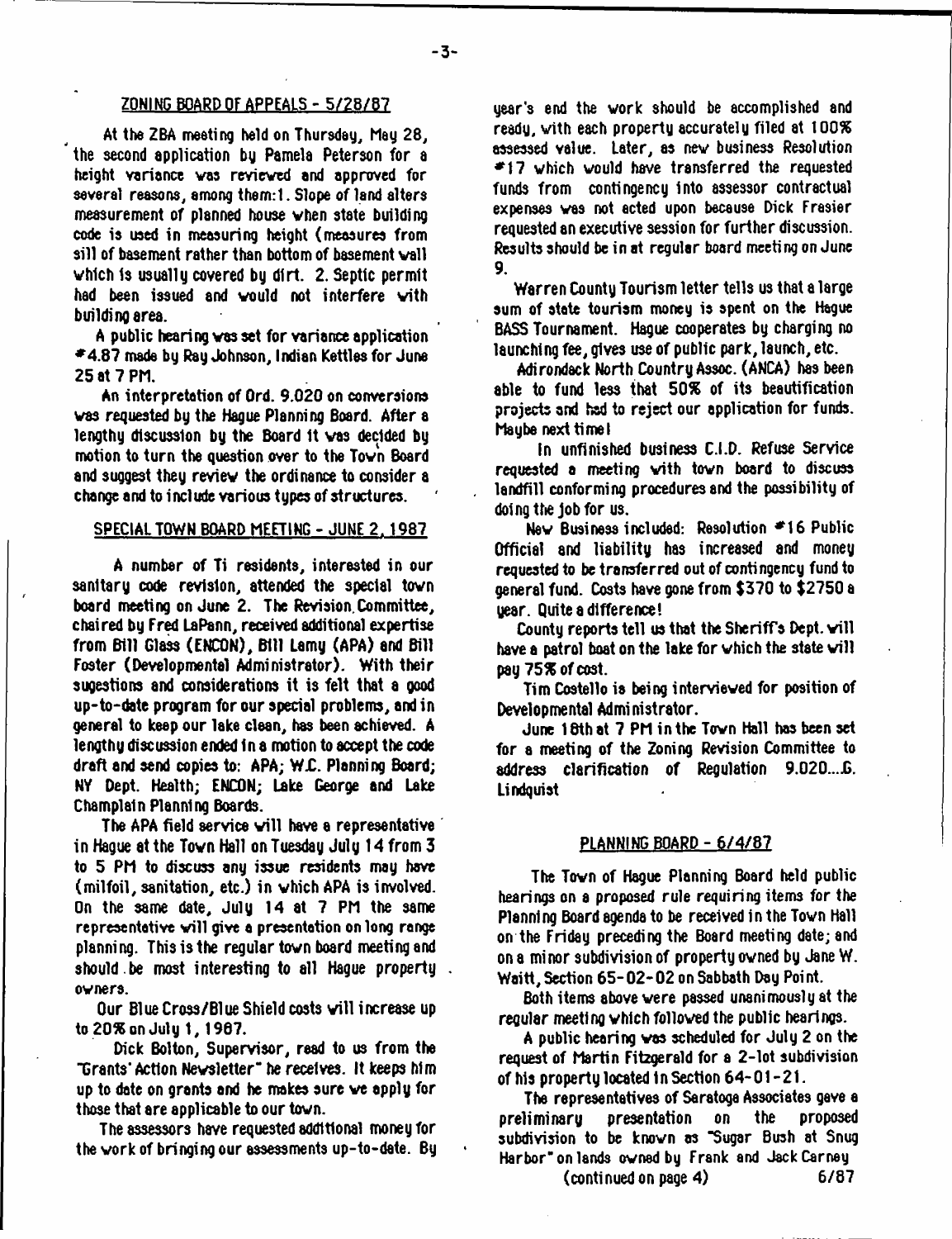eaet and vast of Rt. 9N. A total of approximately 317 acres are involved vith 2 plus acres on the east side of 9N. Plans call for the conversion of 6 existing lake front cottages vhich are presently knovn as "Snug Harbor Motel" into year-round 2-story residences and an accessory use structure to be converted to a bath house for storage, lockers, shovers, etc. On the vest side of Rt. 9N 63 additional building lots vould be created. All proposed 69 homes vould share vaterfront access vith the six lake front homes. The plans propose dock space for up to 66 boats. Sewage from the lake shore property would be pumped to a community septic system on the vest side of 9N in the area of the existing sand and gravel quarry.

The Board recommended that the Zoning Board of Appeals deny the request of Roy Johnson for a variance to construct a residence on the lot immediately south of the Indian Kettles Restaurant, in excess of 30 feet in height.

A public hearing will be held on July 2 on a proposed subdivision of lands owned by David DeFranco on Dodd Hill Road...G.Lindquist

# TOWN BOARD MEETING - 6/9/87

A reminder by Warren County Tourism that the BASS Tournament comes to Hague June 20 ,21st.

Acting as a Board of Health the Tovn Board approved a variance to Ed Crabbs to replace an outdated septic system vith a nev one designed by a professional engineer.

Hague Fire Chief Paul Davis has been appointed to the Warren County Fire Advisory Board for one year (July 1,1987-June 30, 1988).

Just a reminder of the APA Service Program scheduled for July 14 at the Tovn Hall. See special tovn board meeting, June 2, p. 3 for details.

A letter of thanks from Peter Groom of Adirondack Board Sailing Club for use of our tovn park on June 6-7. Our town board will take into consideration the club's request for additional park use.

Permission vas granted for Fish and Game Club to locate a food concession at the tovn park during BASS Tournament (Juen 20-21) and the Antique Boat Show (Aug. 22-23).

Dick Frasier suggested Jack Binley, chairman of the Antique Boat Club be invited to attend meeting July 14 to explain additional requests made re: Antique Boat Show (Aug. 22-23).

In old business ve find a plan has been submitted to the Bureau of Parks ond Beautification along vith an application for \$15,000 in grant dollars to Improve the public dock. Hague must provide an equal amount.

Resolution  $*18$  carried unanimously to transfer \$5,961.50 from contingency to assessor contractual fund.

Nev business informs us of the appointment of Tim Costello as Developmental Administrator. He will be available 5 days a veek in the tovn hall from 1 to 4 PM.

The Department of Planning and Community Development has been asked to do a survey as preliminary vork on waste water management, by the Lake George Affairs Committee (chaired by Dick Bolton, Hague supervisor). This will be most helpful and available in the future development of a Sevage Treatment Plant. The cost of this survey will be covered by the county since this is a pilot program.

Permission vas granted to the Nev York State Divers' Association to use the park and launch fees<br>will be waived. The Association is celebrating its The Association is celebrating its Silver Anniversary at Silver Bay Lodge on June 12-14...G.Lindquist

# **GRADUATION DAYS**

**Faith be the lamp that lights your way, Hope be the star to guide you; Love be your guardian day by day, Ever to stand beside you.**

**A toast to all our Hague graduates, both college and high school. We wish the best for you that life can offer.**

**Next month we will publish the names of our high school graduates. We would like to publish our college . graduates, but we depend on our readers to send us the information. -**

# SUMMER

Summer is a sailor in a rowboat end ice cream on your dress when you're 4 years old. Summer is a man with his coat off, vet sand between your toes, the smell of a garden an hour before moonrise...summer is silk itself, a giant geranium and music from a flute faravay....Michael Brovn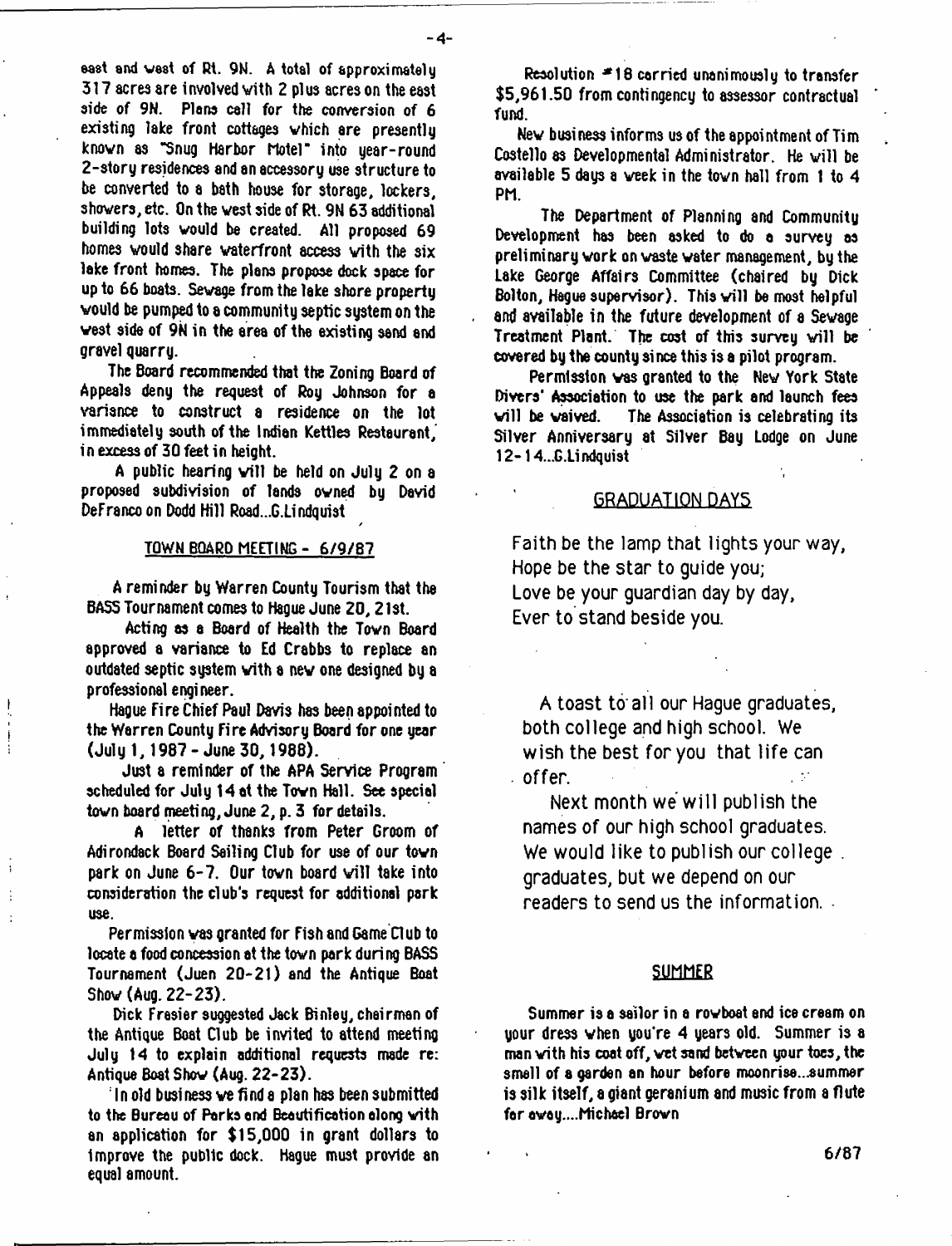#### **WILLY C-S MAY/JUNE WFATHFP MOTFS**

Everything is fully leafed out and the lake and its environs are in full summer garb. Last month ve indicated that rainfall was on the light side. Well, tovard the end of hay things picked up to finish the month vith 2.65 inches in all. The low temperature vas the 32s reported last issue. The high vas 902 on the 30th, vith mid to high 80's on the 29th and 31st. As you can see the end of the month got to be mid summer, right now. May went out with a bang! One of those bonasfide mountain type, lightning and thunder boomers that make you sit up and take notice. See Barbara Robinson's description on page 2 of the notice she and Bruce took of this particular storm. The storm also knocked phone service out in videly scattered isolated cases. Top vind gust recorded by this chronicler vas 35 MPH from the vest, but I suspect there vere higher gusts in other areas. Some hail, but not much from my viev. Over in Addison County, YT hailstones, golf ball size and in heavy volumn vere reported. We gained 1 hr. and 5 min. of daylight in hay. I hate to tell you this, good readers, but the days will start getting shorter starting this month, after June 21st, so enjoy those lazy long summer eveni ngs nov.

June has brought more rain and so far a fev rather sedate, quiet, veil mannered thunder boomers. It has rained five out of the first eight days this month. This all is contributing to a fantastic grovth year for the conifers thus far. June 1st vas still on the hot side, but it has cooled dovn since then. To give you an idea, last year's heating degree days vere veil above normal. This year ve are still above normal, but relating hay and June of this year vith last year and normal, ve see that in hay ve vere *\A%* colder than last year and in June, *2A%* colder than last year, vhile last year in hay vere *4%* varmer than normal in hay and *4.1%* varmer than normal in June. So you see, this year is producing cooler temperatures overall between May and June, than last year. Have a good time vith this vital Information.,

The prediction for the rest of this veek into the veek-end is for considerably cooler and drier weather which will continue the trend. Oh yes, on June 8th at 10:00 AM the air temperature was 6?2F,the veter temperature 622, so not everything is turning cooler. Have a good svim!

# BUSY WEEKEND FOR HAGUE AMBULANCE SQUAD

Just in case you vonder vhat the Hague Volunteer Ambulance Squad does in their spare time, the folloving is a log of their activities last veekend:

|  |  | <u>Date In Dut ManHrs Miles Dest</u> .<br>$6/4$ 8:50 AM 2:02 PM 15 (3) 133 Burl.<br>6/5 8 AM 9:45 AM 8 (9) 38 T1<br>6/5 4:38 PM 5:38 PM $11(11)*223$ Ti<br>6/5 7PM 12Mid 10 (4) 120 Burl.<br>6/6 12:45PM 1:45PM 4(4) 20 Ti<br>6/6 3:10PM 3:30PM 1-1/2 (3+)? $\pm$ Good intent<br>6/6 9 PM 10 PM 4 (4) 20 Ti<br>6/7 3:10AM    6:00AM    12(4)    21    Ti<br>$\left($ plus fire & pol.)<br>6/7 2PM 5PM 12 (Pol) 10 Ti<br>6/7 5PM 8:30PM 10-1/2(3)89 TitoGF |
|--|--|-----------------------------------------------------------------------------------------------------------------------------------------------------------------------------------------------------------------------------------------------------------------------------------------------------------------------------------------------------------------------------------------------------------------------------------------------------------|

\*\*At least 20 firemen assisted

\* Call not necessary

Plus assist "Mass Casualty incident" drill in Ti All calls vere assisted by HYFD Fire Police.

Members of the Hague Yolunteer Fire Department and the Hague Ambulance Squad are dedicated servants to the needs of the community. They appreciate your support.

# HAGUE REPUBLICANS

The Hague Republican Party held a meeting on June 5 at vhich time the following declared their candidacies: For Supervisor - Richard Bolton

For Councilman - Linda Coffin, Martin Fitzgerald and Robert Patchett. (Coffin's and Fitzgerald's terms expire.)

For Assessor: - Clifton Frosier

( Frasier's and Mortucci's terms expire)

For Tovn Clerk - Maryalice Scripture

For Hiahvau Superintendent - No announced candidates (Belden's termexpires)

- June 9 is the first day for signing petitions
- July 13-16 are the days for filing petitions
- Sept. 15 Primary election

# HAGUE CHAMBER OF COMMERCE

Executive Committee will meet on Monday, June 29, 1987 at 7:30 PM at the Tovn Hall.

# **IN CASE OF EMERGENCY THE 'NUMBER TO CALL IS 911**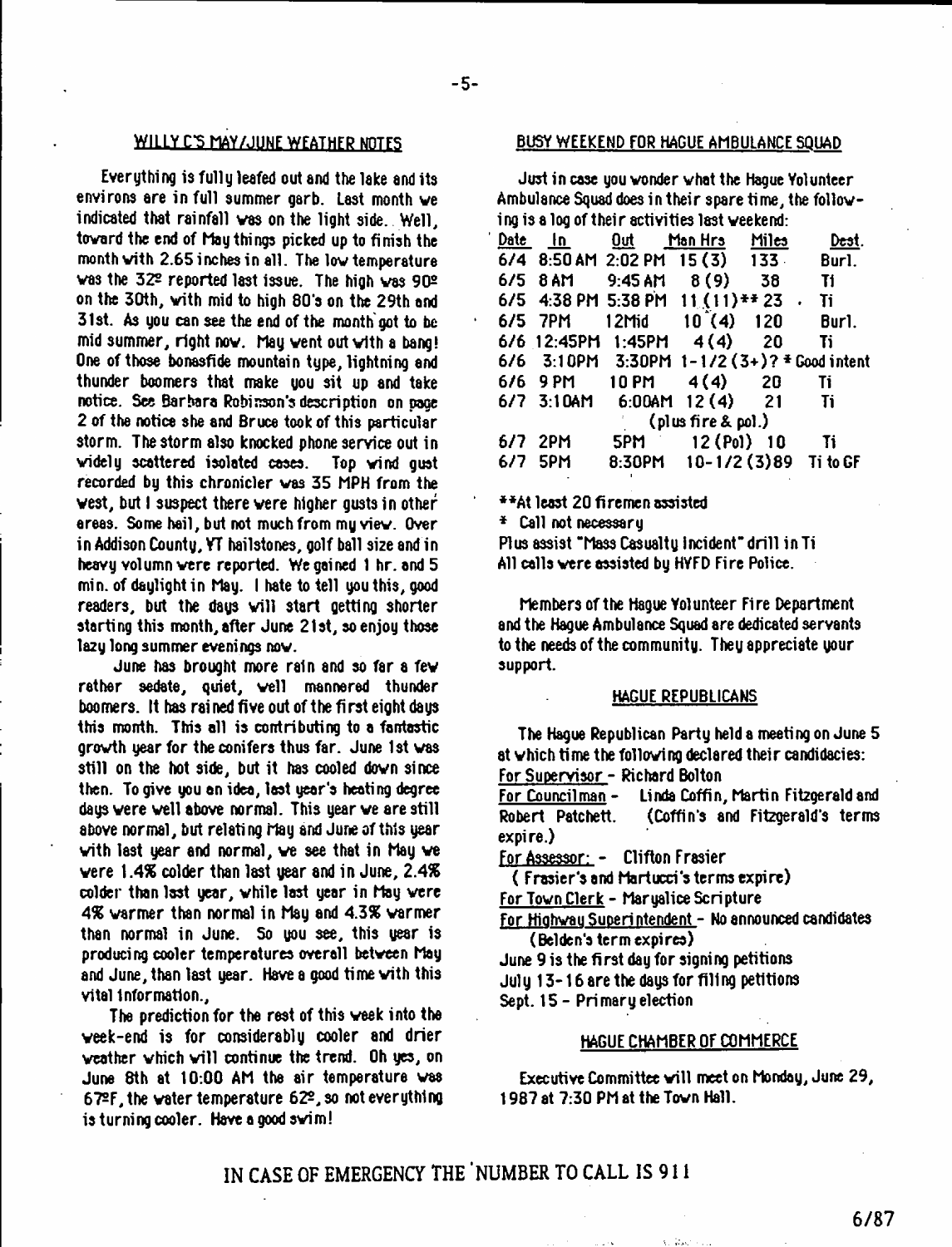# HELP WANTED and HELP AVAILABLE

WANTED - Mother's Helper during July end August. Responsible high school senior or college age. Please call Ann Shakeshift collect in Nev York City 212-925-7684; in Hague, 543-6429.

BABYSITTING - Kelly Marcotte, age 15 - ovn transportation. Phone 585-6110.

Donna Lee Webster, almost 17, willing to do any kind of heavy housework or outdoor vork. Is very athletic and physically strong. Call 597-3429.

Mother's Helper/Babysitting - during July and August. Jennifer Henry, 11th grade . Call 543-6633.

Babysitting - Happy McPartlin - available from the end of June until Labor Day. Call 543-6150.

Mother's Helper - Maureen Denno. Telephone 543-6336.

Ti Youth Comission is seeking a head lifeguard-svim instructor, to start 6/20/87 for ten veeks. For more information call 585-7700 or 595-6640.

Ward's Marina/Dockside Boat Rentals and the Dockside Restaurant are still looking for employees in both businesses. Refer to last month's Chronicle for details.

The Bee's Knees Pizza Shop is looking for a responsible student for summer. Telephone 587-3708.

Ed: It is our hope that ve have been of some service in getting some of the above together.

# FERTILIZER IS A NO-NO

The fertilization of levns is knovn to be a significant contributor to increased levels of nitrogen and phosphorous in the vater, vhich in turn causes increased levels of algae and plant growth. IT IS STRONGLY RECOMMENDED THAT YOU DO NOT FERTILIZE OR USE WEED KILLERS ON YOUR LAWN AND ENCOURAGE YOUR NEIGHBORS TO DO THE SAME.

If you are using a lawn service, please consider having them only mov; and instruct them not to use fertilizers and chemicals on the lawn and garden.

All of us together truly can make a difference in the lake's vater quality.

...Reprinted from The Northern Lake George Yacht Club June Bulletin

# GRACE MEMORIAL CHAPEL - SABBATH DAY POINT

Grace Memorial Chapel at Sabbath Day Point will hold worship services at 10 AM each Sunday from June 28 through September 6. Ministers from eleven different communities in various parts of the United States, and from several different denominations, will conduct the services. Laura Meade of Hague is in charge of music. Everyone Is invited to come worship God in this beautiful and historic chapel. The schedule of ministers for the summer is as follows:

6//28-Rev. John G. Armes, Retired Missionary: Presbyterian Church - Silver Bay

7/5 - Rev.S.ThomScholten, First United Methodist Church, Northville, NY

7/12 - Rev. James R. Duncan, Retired: United Methodist Church, Greenfield, MA

7/19 - Rev. Leon M. Adkins, Jr., D. Min. Albany District Superintendent United Methodist Church

7/26 - Rev. Robert B. Marr, D.D. Retired: Christian Church, Suffolk, YA

8/2 - Rev. William Babinsky Retired: Reformed Church in America, Whiting, NJ

8/9 - Rev. Paul A. Friederich Retired: United Methodist Church, West Orange, NJ

8/16 - Rev. J. Russell Butcher Retired: United Presbyterian Church, Hagerstovn, MD

8/23 - Rev. Howard G. Hageman, D.D. Retired Seminary President, Reformed Church in America, Nev Baltimore, NY

8/30 - Rev. Winston A. Saunders Retired: United Methodist Church, Sunset Beach, NC

9/6 - Rev. Lee R. Yan Sickle, D. Min. Retired: United Methodist Church, Babson Park, FL

# SENIOR CITIZENS CLUB

Our Senior Citizens Club will attend the Bolton Nutrition Site for lunch, before our next regular meeting, June 23 at 1:30 PM in the Tovn Hall. We will meet in the parking lot of the Baptist Church at 11:30 AM and car pool to Bolton. Please call Diane at 543-6161 and get your name on our list. We must let the site know how many will attend by Monday June 22....C.Lindquist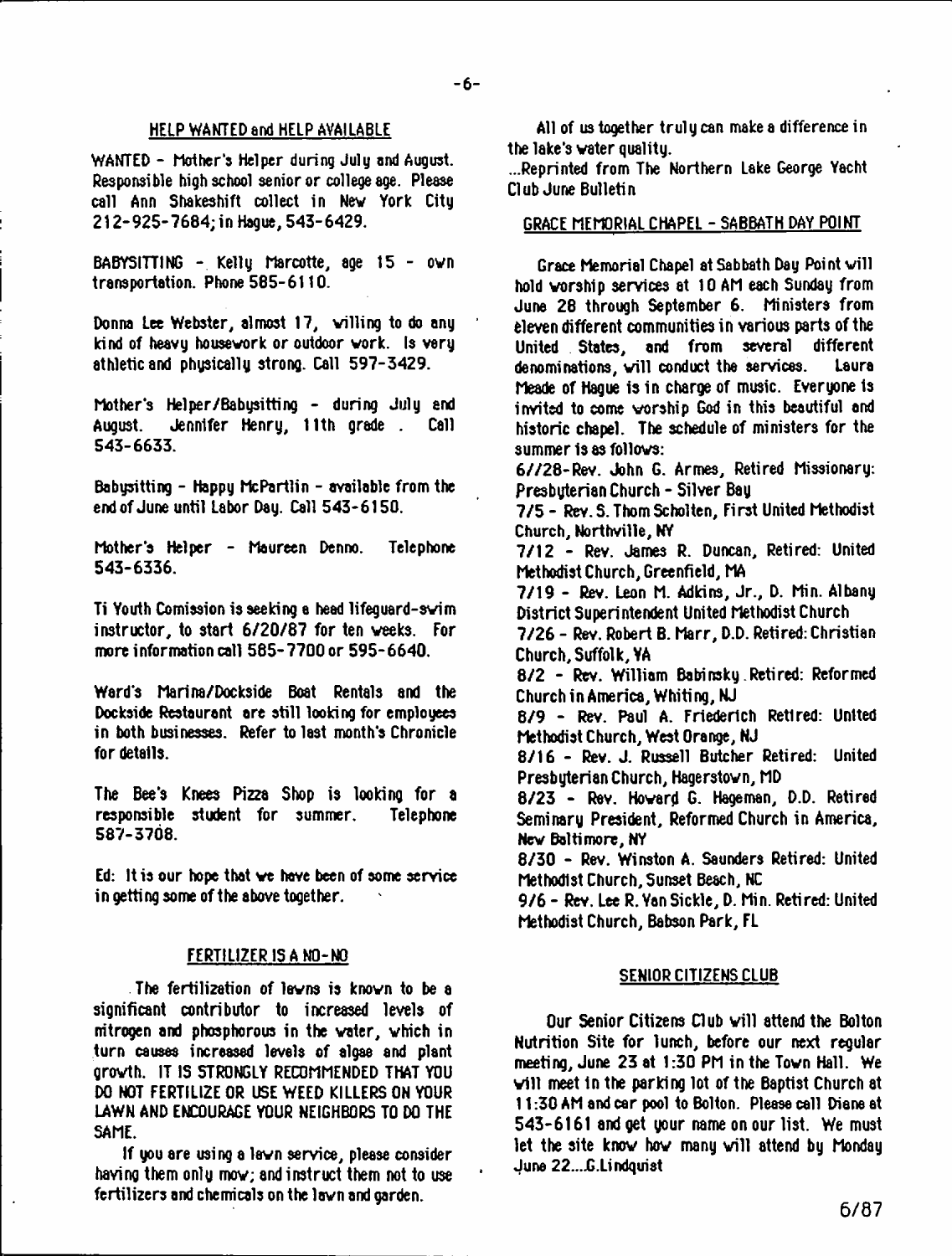# DEVELOPMENTAL ADMINISTRATOR RESIGNS

A surprise reception vas held on Thursday, May 28th in the. tovn hall for Bill Foster, Developmental Administrator for Hague, vho resigned, effective May 29, 1987.

Among those enjoying the punch and cake vere Lucas Frasier, standing in for his father Dick, who had been called away on business; Dick Bolton, Supervisor; Bill's vife, Jeannette; Laura Meade, reporter for The Post Star; Bill Glass of ENCON; Fred LaPann, former chairman of the Hague<br>Planning Board; Dan Belden, highway Planning Board; Dan superintendent and a number of others.

When presented with a lovely plaque commemorating his tenure, Bill's face broke into a broad smile of appreciation.

Our tovn vas fortunate in having someone like Bill vho vas dedicated to following the rules and keeping the various boards up to date. We'll miss you, Bill I ...G.Lindquist

# HAGUE HIGH HOMECOMING

It's still not too late to get your reservations in for the reunion dinner to be held at Indian Kettles on Saturday, July 25. Contact Jackie (Lambert) Fort, (518)543-6405 by June 15.

Other activities scheduled for the weekend are a street dance at the tovn park on Friday night, the 24th, and a family picnic at Rogers Rock Campsite on Saturday morning.

The Hague High School Classes of 1959 through 1965 are Invited to attend any or all of the festivities.

# LET'S GO TO THE MOYJES

That's vhat ve said in the 30's and 40's and that's what we said  $-$  and did  $-$  in Ticonderoga on May 29, on the occasion of the re-opening of the State Theater, in celebration of its 50th year. New owner Jim Cavley, together vith a hard working team had readied the theater to bring back some of the comfort and style that marked the Art Deco movie houses of fifty years ago.

The 50th anniversary celebration included a buffet table in the lobby vith finger food and punch and a very large anniversary cake, all provided by the management, vith the help of the directors of the Ticonderoga Festival Guild and friends and businesses in Ti.

Jim welcomed his guests and Lisa Schaefer of PRIDE gave a slide presentation recalling the era of

movie houses of the 20's and 30's; and then the movies! A number of very old coming attractions, followed by a Tom and Jerry short and a Captain Marvel serial. The feature vas It's a Wonderful Life starring James Stevart.

It vas a wonderful evening. Jim is not redecorating - he is restoring the State Theater. Go see for yourself - you'll enjoy it. The Hague Chronicle extends its compliments and good wishes to theatre owner, Jim Cavley...BDG

# L.G. SUMMER MUSIC CLINIC RETURNS TO HAGUE

We are proud to announce the return of the Lake George Summer Music Clinic, located in the Hague Baptist Church annex. Again, the clinic will be open to both youths and adults, with instruction in voice, guitar, keyboard and instrumental lessons.

Chris and Vanetta Porth will direct the clinic. He will teach voice and quitar, she will teach keyboard and instrumental lessons. Music lessons will be held primarily in the morning, but afternoon times are available. Each lesson will be thirty minutes and can be scheduled for the following intervals: twice a veek, once a veek, or once every other week.

The clinic will officially open its doors on Monday, July 6 and run until Wednesday, August 12. Rates for the clinic will be the same as last year,  $$5$ per lesson for school age student, and \$ 10 per lesson for adults.

To register, contact Chris or Yanetta at 543-6629 after June 29 or write the Porths via Box 2584, Silver Bay, NY 12874. Come again and fill the summer vith music!!!

#### ALL ROADS LEAD TO TI

This is the slogan for the Fourth of Jul y celebration In Ticonderoga this year. Beginning at 4:30 PM on Friday, July 3, Ticonderoga will be actively engaged in putting on the biggest and best Fourth of July celebration to date. Bluegrassand rock, dancers, food, flea market, arts and crafts, games for children and many other activities too numerous to mention are all family oriented. Big event THE ANNUAL FOURTH OF JULY PARADE - to begin on Saturday, the fourth, at 1 PM. More bands and floats than ever before. Concerts on the village green. FIREWORKS at dusk. On Sunday a big family picnic (bring your ovn) in Bicentennial Park.

The committee has bean working very hard to make this a successful veekend. So, come and join the spirit of Independence Day. See you there!...DHenry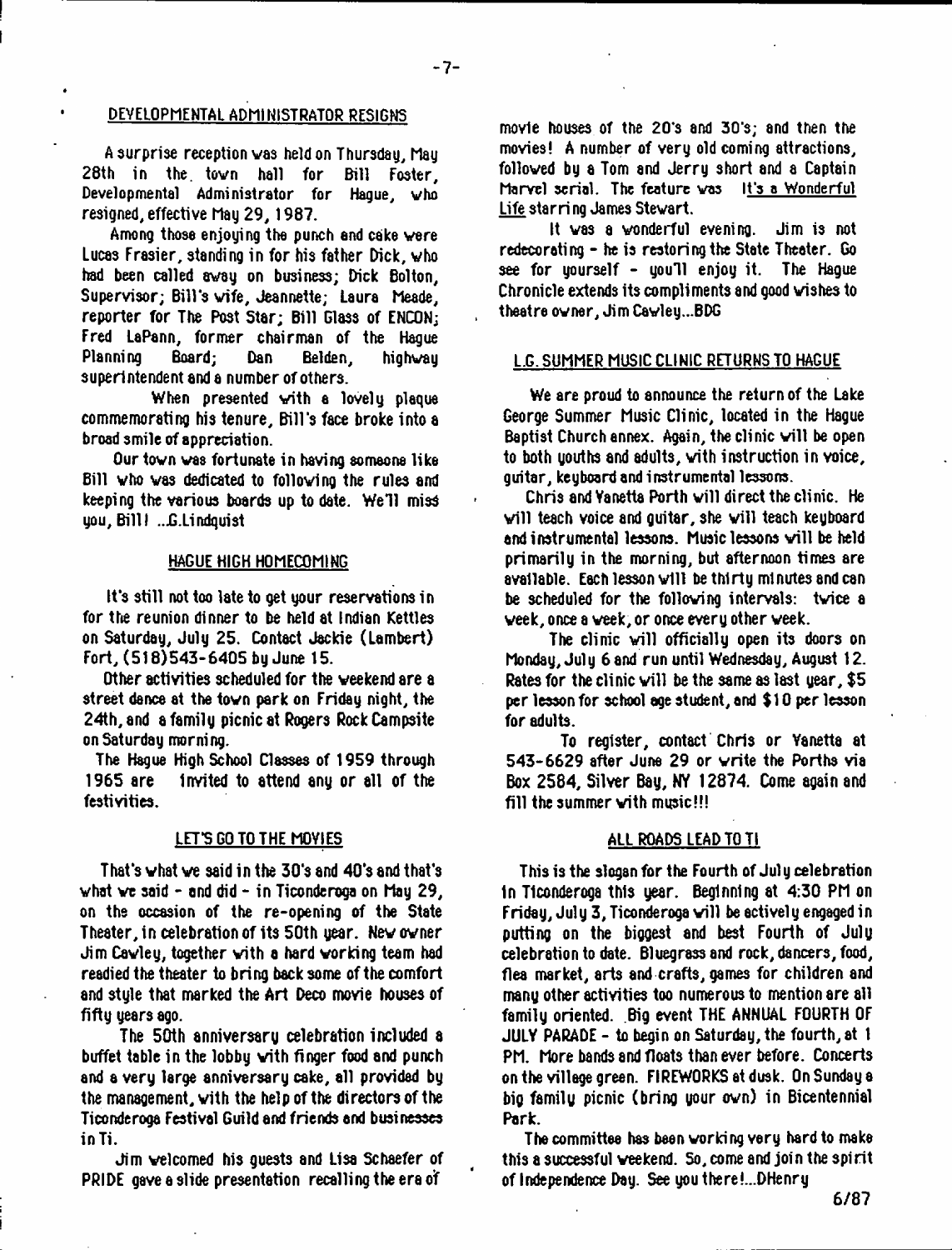#### TALENT TIME INTI

**-8-**

Several acts already have been selected for the August 7 evening of entertainment under the Ti Festival Tent sponsored by the Ticonderoga Festival Guild. Hovever, for those of you vho still might like to perform, the production committee is interested in hearing from you and will arrange a "screening."

Are you a gymnast? do you have a comedy act? do you do magic? do you sing? or dance? do you have a "specialtu?" do you do a solo or a duet or a group routine? Don't miss this chance to be part of Talent Time in Ti - open to all area performers. Please call: Angelica Spaulding, 585-6660; Ken or Julie MacAlpine, 585-6291 or the Ti Festival Office, 585-6716. BDG

#### WE GET LETTERS

And this one from Arnold Abrahamson, Ridgefield, CT, ve vould li ke to share vith you:

"Enclosed please find my check...for next year's monthly mailing.

It's interesting hov close 1 feel to the Tovn of Hague, simplyfrom summer camping on Waltonian Island vith fellov Boy Scouts from Nev York City. We vere ten in number of high school age, during the depression years, nov more than 50 years ago! Those summers vere by far my happiest, and 1 am still in touch vith most of those fellov campers. Keep up the good work!" Sincerely, /s/ Arnold Abrahamson

.It is interesting to note that a number of these Boy Scouts are still coming to our area, some of vhom have become permanent residents here, namely: Evert Lindquist, Hague; Walter Dodd, Ticonderoga; Bob Lichenstein, Putnam. Wally Budge and Arnold Abrahamson keep in touch through The Hague Chronicle, as did Larry Fuchs until his death last year...DJH

#### <u>TI FESTIYAL GUILD NOTES</u>

Membership drive is still on. If you haven't sent in your membership please do so as soon as possible. The Guild needs your support.

Tickets for the summer series are nov on sale at the Bookmark, or can be ordered from the Ti Festival Guild office, by calling 585-6716. Season tickets are \$20 for six concerts, vhich can be used as you choose - either at one performance (take four friends) or for each performance. Special rates for senior citizens and students.

July 12 - Champlain Valley Chorale will perform at Silver Bay auditorium, sponsored by the Ti Festival Guild.

July 14 - Opening Night - Metropolitan Brass Quintet, folloved bya reception for all in attendance.

July 9 -First performance of the ARTS TREK V series, opening vith the Pinocchio Theater.

There will be a free performance under the tent each Wednesday at 10 o'clock. Grab the nearest child and if you can't find one, come and enjoy the entertainment yourself.

The vinning posters in the contest conducted by the Guild and Champlain Valley Federal Savings and Loan have been selected. First place-Lynn Benevento of Lake Luzerne; runner-up, Heather Perry ofCrovn Point and third to Marilyn Cliche of Mineville. First place poster will be featured on the Guild's program book.

Betsy Hadden, Putnam has been appointed Executive Director of the Festival Guild to succeed Tom Latrell, vho has rosigned.BDG

# HAGUE HISTORICAL SOCIETY AND SENIOR CITIZENS JAUNT TO SARATOGA

These tvo groups enjoyed a fine day at Saratoga Springs on June 5, a trip veil planned by Bill Glenn and Georgina Lindquist representing those tvo organizations. The tour, conducted by Director Kate O'Connell included stops at the Visitors' Center, the Congress Park, the Casino, the Hall of Springs and Yaddo vith the many garden vistas and memorabilia that are part of this beautiful and historic city.

Those vho missed this trip and vant a fine tour are urged to call Kate O'Connell at the Viators' Center.

The Hague Historical Society Is nov planning a boat trip in the fall on Lake Champlain...BDG

#### PRIDE MUSEUM PROJECT

PRIDE of Ticonderoga is helping plan a Paper and Power Museum that will deal with the industrial history and natural environment of Ticonderoga and vicinity. They vould like your help to identify individuals, institutions and other sources of information, artifacts, photographs and materials dealing vith items of local historical interest. They vould appreciate old diaries, equipment, photographs, books, letters, etc.

If you have any questions or vould like to discuss your materials or the museum project, please call Sue Rathbun, Executive Director of PRIDE at . (51,8)585-6366.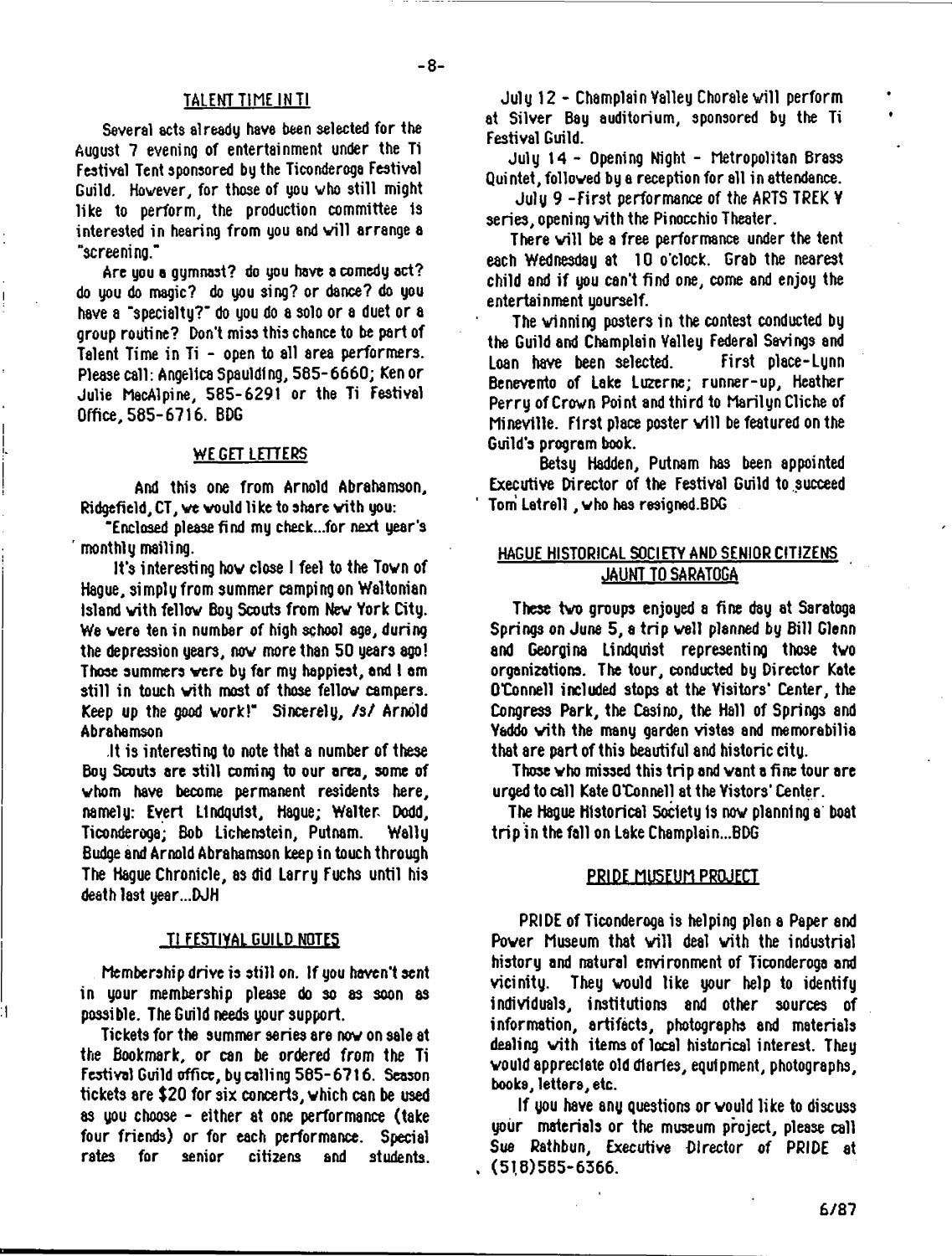- 9-

#### SQUND1NGS

BORN - a son, Evan Michael, to Linda and Don Hanchett, Hanover, PA on May 22. Grandparents are Mr.& Mrs. Elbert Hanchett,Ticonderoga.

BORN - A son, Joshua Barton, to Carolyn and Richard Van Yliet, Hinesburg, YT on May 25. Grandparents are Rev. and Mrs. Barton Van Vliet, Hague.

BORN - A girl, Anna Lee, to Dave and Janet (Armes) Hooten In Paris, France on May 29. Grandparents for the 17th time are Rev. & Mrs. Jack Armes, Hague. Mr. & Mrs. Hooten are studying in Paris in preparation for mission vork In Rvanda, E. Africa.

MARRIED - Deborah LeRoy, daughter of Mr. & Mrs. Steve Priore, Hague, to Paul Davis, son of Mr. Donald Davis, Hague, on May 16.

MARK MARTUCCI, son of Mr. & Mrs. Robert Martucci, Hague, is a recent graduate of Siena College with a B.S. degree in Finance.

ROBERT GAUTREAU, son of Mr. & Mrs. Timothy Gautreau, Hague, and JASON PLASS, son of Mr. & Mrs. Peter Plass, Silver Bay,vere inducted into the National Honor Society In a recent ceremony held at the Ticonderoga High School.

BERNADETTE DENNO ABARE, daughter of Mr. & Mrs. Bernard Denno, Hague, and LISA M. CAPONE, daughter of Mr. & Mrs. Kurt Andreassen, Friends Point vere members of the 1987 graduating class at the Ticonderoga campus of NCCC.

Bernadette vas awarded The Trustee's Avard given to a student vho is on the Dean's List and has contributed to the college outside of an academic area.

KATY LAUNDREE, daughter of Mr. & Mrs. Raymond Laundree, Hague, vas recently avarded an A.S. Degree in Applied Sciences from Adirondack Community College.

CAROL SMITH WITHERELL, daughter of Mrs. J. Stanford Smith, friends Point, has recently been appointed Associate Professor and Director of Teacher Education at Levis and Clark College, Portland, OR.

LINDA COFFIN (Mrs. Michael) has been appointed Senior Account Clerk, effective May 21, 1987 in the Ticonderoga Central School District.

JACK DEGRAFF, son of Mr. & Mrs. Ervin DeGraff, Friends Point, has been assistant to the Executive Producers, Andrea Weinfeld and Raquel Welch on \*A Week With Raquel", one of the top 40 selling video cassettes.

DOUG OLCOTT, son of Mr. Mrs. Jeff Jordan, Hague, has completed one station unit training (OSUT) at the *US.* Army Infantry School, Fort Benning, GA, a 12-veek course vhich qualifies the soldier as a light-veapons infantryman and as an indirect-fire crewman.

SUSAN GRAVELLE, Hague, a registered Physical Therapist at MLH received an Aerobics Instructor Certification on May 2, 1987, after attending e comprehensive workshop sponsored by Fitness

# NEW BUSINESSES IN HAGUE

Alison Craig, a resident of Friends Point in Hague has recently opened a real estate office next to the laundromat in Hague. Alison has been associated for the past four years vith The Martin Agency and is nov a licensed broker vith her ovn firm vhich she is calling ALISON Y. CRAIG, BROKER. We welcome this nev business to Hague and vish her much success.

We also welcome DIANE AND GARY MARTINO as permanent residents of Hague. They have bought THE LOLLIPOP SHOP and will be opening it for business in Jul y.

BY-WATER DINER ANDCABINS is nov open under nev management. Robin Provost, Dee Wells and Dottie James have leased the business from its nev owners.

They will be serving breakfast and lunch with specials featuring Southern Cooking. They will also be serving pizzas. The diner is now open from 6 AM to 3 PM and will soon be extending its hours to 5 PM. Welcome to Hague!

SHARON FITZGERALD, former Hague resident is a sales representative for The Martin Agency in its Hague office. She will be working with Bill Foster,  $\psi$ ho recently retired from his position as Developmental Administrator of Hague.